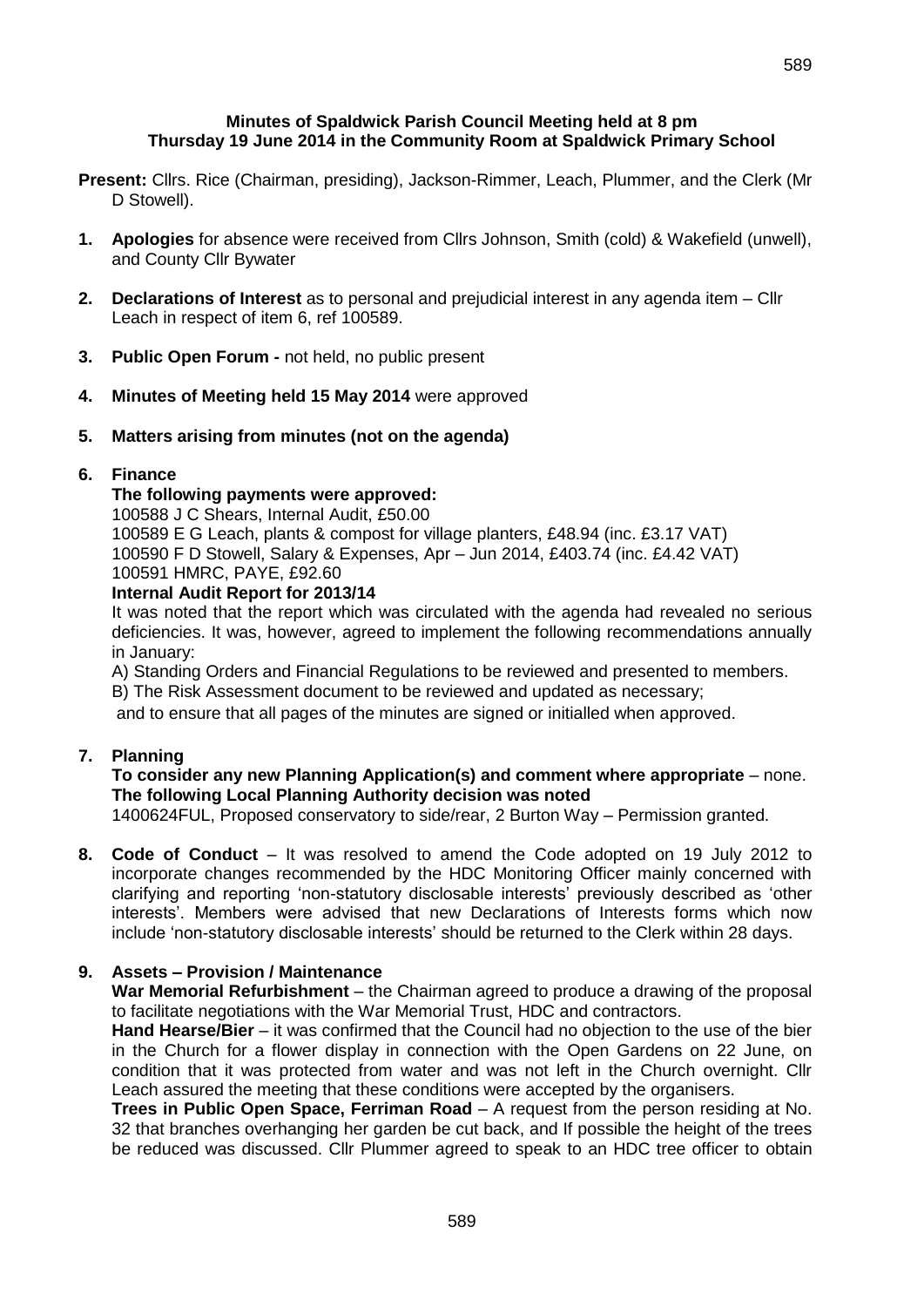advice regarding these and similar trees on the boundary of the open space adjacent to the gardens of other houses in Ferriman Road.

**Trees in Stow Road -** In response to complaint that the tree outside 23/23A has extended its branches such that they now overhang the drive way which is regularly used by 5 cars thus impeding vision of the road both to the left on leaving and on returning from Stow Longa and turning into the drive, it was agreed that the Clerk should ask Cllr Johnson to arrange a working party of councillors to raise the canopy of this tree and to trim other trees on the Stow Road verge which obstructed the views of pedestrians and drivers.

**Children's Play Area** – The Clerk reported that the contractor who carried out the safety surface repairs had been asked to remove the excess adhesive protruding above the joints. A visit from Fergusons to trim the hedge along the eastern boundary of the area is still awaited.

**Re-location of old notice board** – the Clerk reported that having looked at the area around the Jubilee plaques he had doubts about its suitability as the site for the board which it is proposed will contain information regarding local footpaths, and asked for guidance as to exactly where the Council wished it to be located before seeking agreement from HDC and, if necessary, CCC. The Chairman responded that the Council is seeking agreement to the principle of this site and would determine the exact location at a later date.

**Other Assets** – The Clerk reported that the paint on the shed door in Church Lane needed attention. Action was deferred until a later meeting to allow members to view it.

## **10. Highways, footpaths, byways etc.**

**Street Lighting PFI** – A report by the Clerk which had been circulated prior to the meeting was noted. This included action he had taken in response to comments from residents; and to a proposal from Cllr Wakefield that no lights should be removed from Ferriman Road, to which BB had replied that the two lights proposed for removal could only be retained if funded by the Parish Council. In the absence of Cllr Wakefield this matter was not pursued.

The Clerk reported that County Cllr Bywater had received an Email from the Head of Assets and Commissioning Economy, CCC Transport and Environment stating that the question of Littlecotes Close not being included in the BB contract is a County Council matter. He explained that Littlecotes Close was adopted by the Authority on 15th May 2008 hence the road is maintained by the County Council and the streetlights are maintained by Balfour Beatty under the PFI. "This road does not feature within the Contract for upgrading as it is newer than other roads in the County. Unfortunately, as with a number of similar roads recently adopted, the County Council has no additional funds available to add this to the existing programme."

It was noted that replacement of columns in Ferriman Road, Royston Avenue, Stow Road and Thrapston Road commenced this week.

**Local Highway Improvement Initiative 2014/15** – It was confirmed that Council accepted the CCC plans showing locations of 30 mph roundels and kerbing outside The George; and noted that plans for the work to the footway outside 5/7 Thrapston Road are in preparation.

**Local Highway Improvement Initiative 2015/16** – CCC have invited proposals, closing date 12 September. The Clerk was asked, by means of a notice on the Spaldwick website and in Spaldwick News, to invite members of the public to suggest projects. These and any from council members would be considered and prioritised at the next meeting with a view to the selected scheme being developed and agreed at the September meeting for submission to CCC.

**Highway surface dressing programme 2014/15** - To note that 70m2 of Stow Road, Spaldwick is scheduled to be dressed on Sunday 27 July. The dressing will be remedial works on last year's dressing - anywhere from Spaldwick to Stow Longa as marked. **Footpaths, byways** – It was noted that the Clerk was arranging to have 2 large builders' bags, which had been dumped at the start of the byway at Belton's Hill, to be removed by HDC; and that the wooden kissing gate into Bury Close which was reported as damaged on 30 April has been repaired.